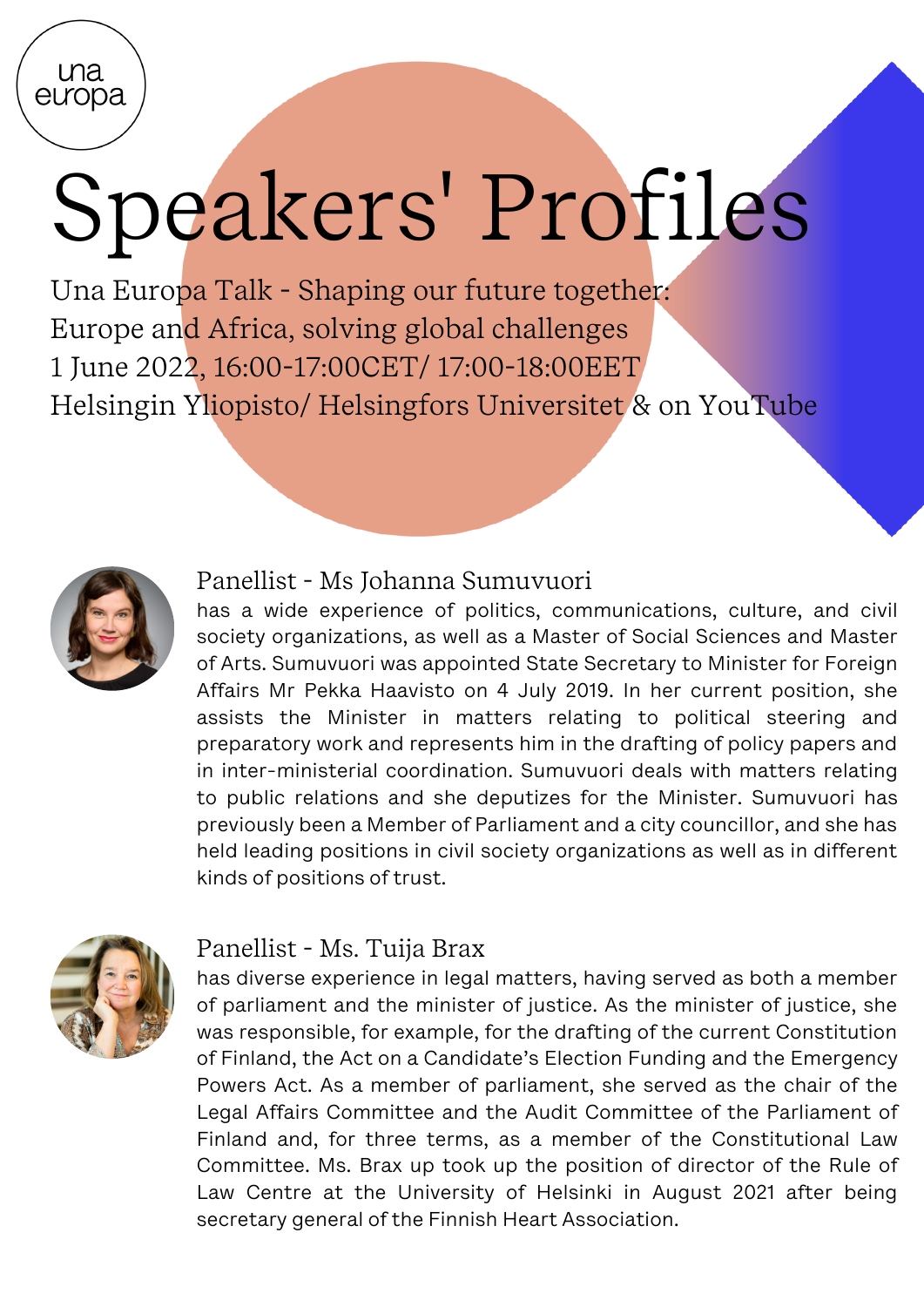

#### Panellist - Professor Felix Dapare Dakora

obtained his BSc (Hons) degree in Agriculture from the University of Ghana in 1977, an MSc degree from the University of Sydney, Australia, in 1981, and a PhD in Botany from the University of Western Australia, Perth, 1989. He currently holds a South African Research Chair in Agrochemurgy and Plant Symbioses at the Tshwane University of Technology, South Africa. He won the UNESCO-Equatorial Guinea International Prize for Research in the Life Sciences in 2012, the African Union Kwame Nkrumah Science Excellence Continental Award in 2016. In 2019, the Science and Technology Cooperation Award of Hebei Province, China in 2019, and the Agropolis Foundation - Louis Malassis International Scientific Prize for Agriculture and Food in 2021. He is President of the African Academy of Sciences. He is also Fellow of the African Academy of Sciences, Member of the Academy of Sciences of South Africa, Fellow of TWAS, Foreign Fellow of the Chinese Academy of Engineering, and Fellow of the Royal Society of South Africa. He currently serves as Adjunct Professor to the University of Western Australia (June 2012 to May 2021), Distinguished Professor of Hebei Agricultural University, and Distinguished Professor of China Agricultural University, Beijing

una eưopa



#### Panellist - Professor James Smith

is currently Vice Principal International at the University of Edinburgh where he has held his personal chair in African and Development Studies since 2010. He completed his masters and doctorate at Wits University in South Africa and worked with Oxfam Southern Africa before moving to Edinburgh. He has just completed a term as a member of the Council of the UK's Economic and Social Research Council and recently took up a role as a Commissioner of the Commonwealth Scholarship Commission. He researches technological innovation for development in Africa, having recently completed an ERC project on trypanomiasis and sleeping sickness research and control across the continent. He has worked with a number of universities across the continent, as well as with organisations like the International Livestock Research Institute, FAO and the New Partnership for Africa's Development.